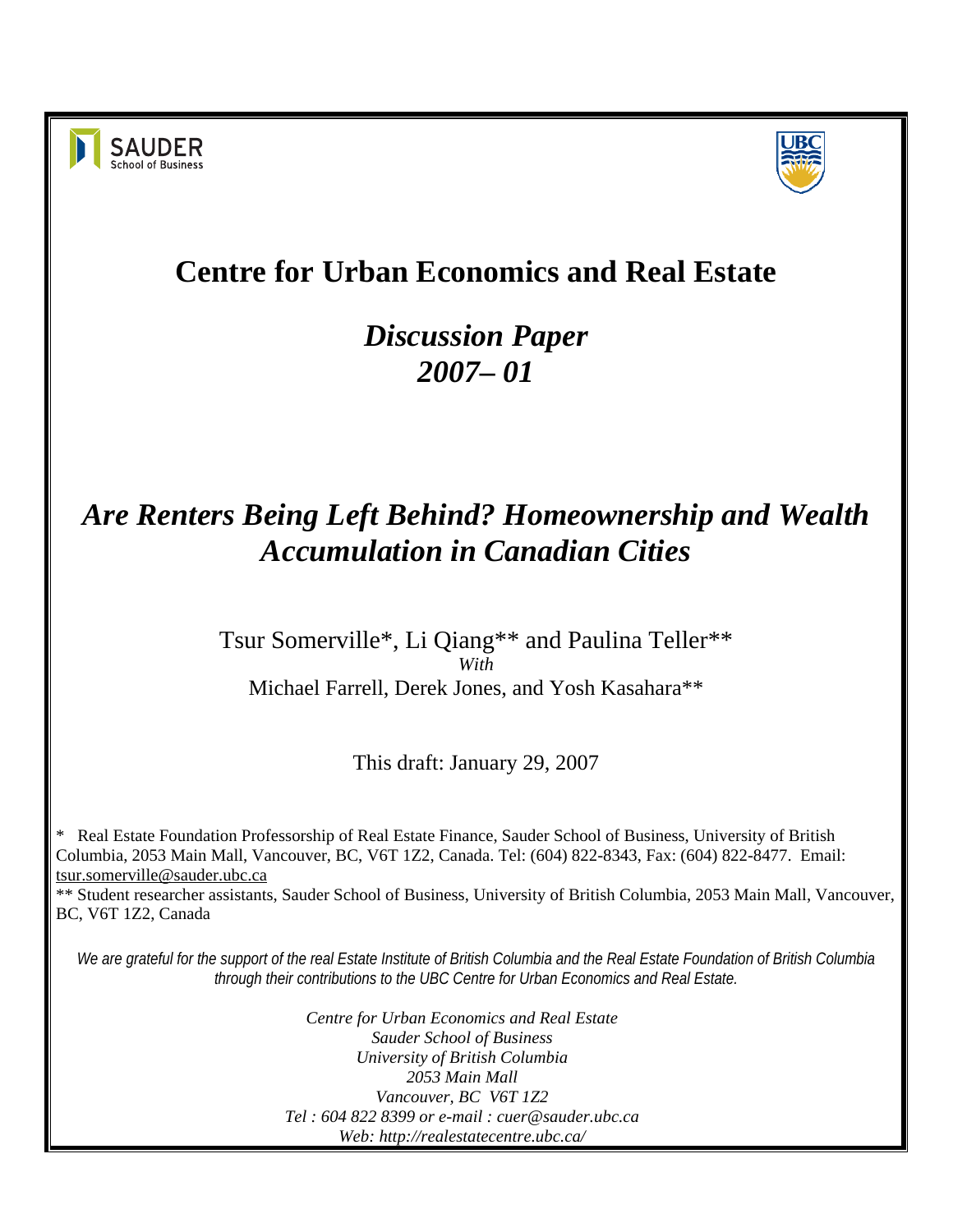#### **Introduction**

1

The promotion of homeownership is an important policy of governments around the world. One motivation for this support is the benefits to local communities from the greater neighbourhood involvement of homeowners.<sup>1</sup> For individual buyers, an often cited benefit of homeownership is that it is a good way to accumulate wealth. Certainly it is an important element of wealth; the median Canadian household has over 50 percent of their wealth in their home.<sup>2</sup> We are interested in just how much homeownership itself contributes to wealth. The greater homeownership's role in building household wealth, the bigger will be the wealth gap between owners and renters. This paper examines whether by not owning a home, do renters miss a critical opportunity to build wealth: do they miss the great wealth accumulation boat?

We do not compare actual renter and owner wealth. Rather, we contrast the wealth a household with a given income could amass if they buy a house with what they could accumulate if instead they rented the same unit. To do this we compare the wealth household could have achieved by buying a home and paying down the mortgages with what a renter could have amassed by investing an amount equal to the downpayment and then the difference between the annual owner and renter costs. Our analysis relies on data on house prices, rents, annual ownership and mortgage costs, interest rates, and investment returns for nine Canadian metropolitan areas between 1979 and 2006.

The results of this research show that only renters who are highly disciplined, savvy investors are able to match the wealth that owners can accumulate simply by making their mortgage payments. If they meet these criteria, in the best scenario for renters, they can accumulate over 24 percent more wealth than owners in Edmonton, Halifax, Montreal, and Regina, and they can accumulate at least as much wealth as owners in Ottawa, Vancouver, and Winnipeg. In Calgary and Toronto renters cannot on average over our study period match the wealth achievable through homeownership. However, in the best scenario when we take the average across these cities weighted by metropolitan area population, which gives Toronto a one-third weight, aggregate renter wealth is lower at 95 percent of owner wealth.

While achieving the same wealth as owners is possible in seven of the nine Canadian cities, it is not easy. In those cities where it is even possible to accumulate more wealth than owners, renters must be extremely disciplined. They must invest on average nearly 80 percent of the difference between the annual costs to owners and the cost to renters. This is approximately equivalent to nine percent of their gross income, well above the average rate for North America. If they only save one-half of the annual difference between owner and renter costs, instead of 95 percent of owner wealth, the weighted average across all nine areas is that renters end up with 67 percent of the wealth that owners have, and in no cities do they exceed owner wealth. They must receive at least

<sup>&</sup>lt;sup>1</sup> See DiPasquale and Glaeser (1999), Green (2001), and Coulson, Hwang, and Imai (2003) for papers that examine the social benefits of homeownership.

 $2^2$  These and other wealth data come from the 1999 Statistics Canada Survey of Financial Security.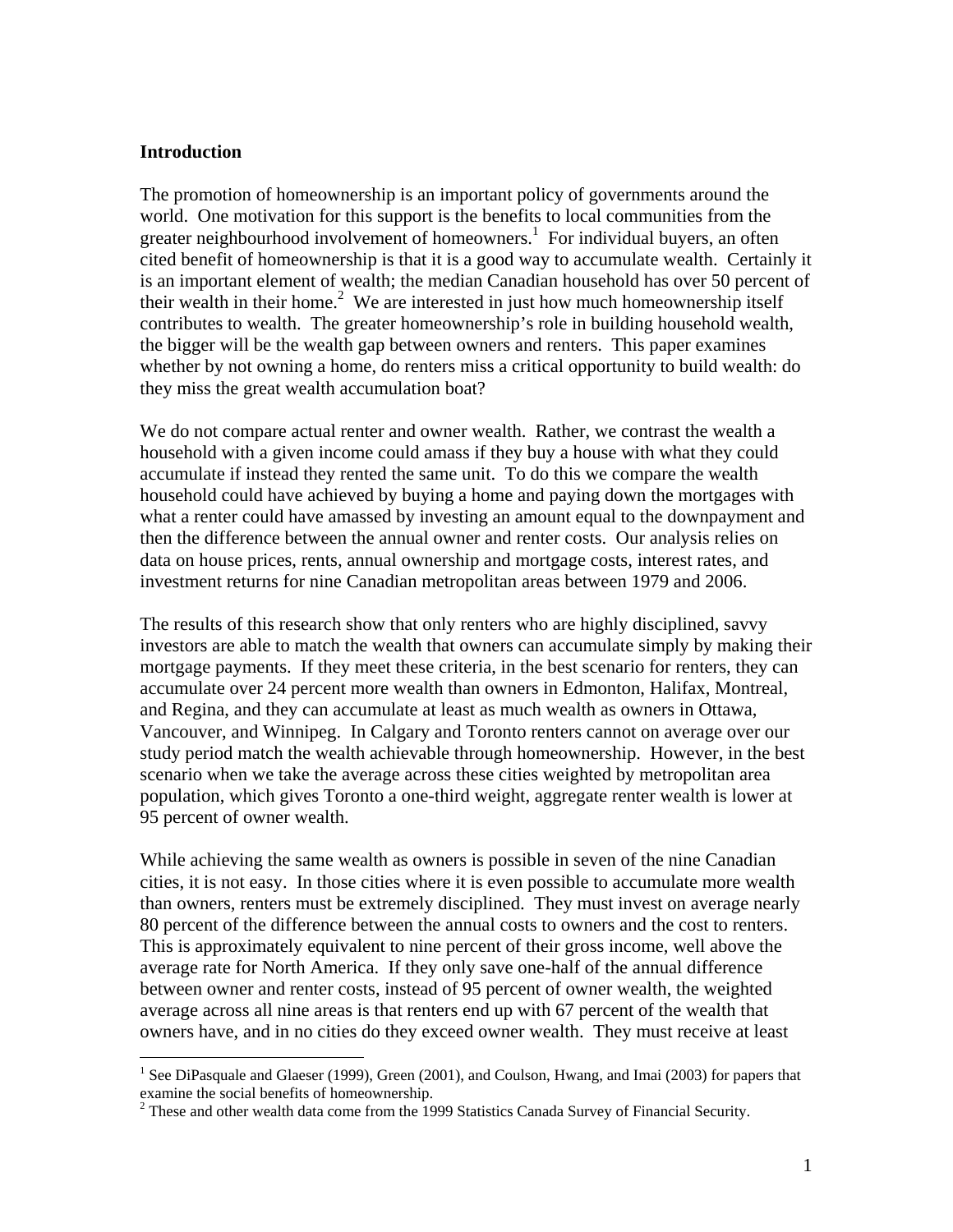the total return from the Toronto Stock Exchange (TSE), and do so without significant investment management costs.<sup>3</sup> At the same time owners must choose the higher average payments from the lower risk 5 year term fixed rate mortgage.<sup>4</sup> Thus while we show that it is possible in many locations for renters to match owners in accumulating wealth, it is a daunting challenge

One reason renters are at a disadvantage in accumulating wealth is of homeownership's tax preferred status. The one-time exemption of taxation of capital gains in a principal residence plays an important role in allowing owners to accumulate more wealth than owners. In one scenario, 60 percent of the different between the gross and after tax and fee wealth ratios between renters and owners is because of taxes that affect investment gains but not the returns from a primary residence. The social benefits of homeownership may well justify this subsidy. Still, it is striking how much tax policy contributes to the gap in wealth between what renters and owners can amass.

Ultimately, homeownership offers a unique opportunity for households to accumulate wealth. It is not that renters cannot in many areas build wealth similar to that of owners, but that to do so demands a level discipline that most North American households have shown themselves unable to achieve. As well, they must follow investment patterns that are not the norm for small investors. This suggests that a tremendously significant benefit of homeownership for individuals is that the constraint of mortgage payments effectively forces home buyers to save by building equity through the repayment.

#### **Background**

1

The fundamental observation that drives our analysis is the striking difference between the wealth of homeowners and that of renters. Comparing overall averages between owners and renters is not particularly helpful because the large differences in their incomes explain the vast majority of the differences in wealth. In Table 1 we compare poorer owners and wealthier renters. For owners we have the wealth values for the  $12.5<sup>th</sup>$ and  $25<sup>th</sup>$  percentiles of the wealth distribution. Thus, 87.5 percent of owner households are wealthier than the former. For renters we use the  $75<sup>th</sup>$  percentile of renter wealth, so only 25 percent of renter households are wealthier. The incomes of these two groups are similar, with renter income approximately the average of the owner incomes. However, owner wealth is 80 to 175 percent larger. Housing wealth makes up a big part of this, as renters have greater non-housing wealth than both owner groups. A large number of factors can explain these differences besides just homeownership, yet the differences in wealth for two groups with similar incomes is quite striking. It does beg the question that is the focus of this paper, whether renters can indeed match homeowners in gains in wealth.

<sup>&</sup>lt;sup>3</sup> For instance, either purchasing equities or an exchange traded funds directly through an on-line discount broker or using a low fee index fund.

<sup>&</sup>lt;sup>4</sup> If they take a one year tem mortgage, the lower average payments means the bar for renters to achieve similar wealth is even higher. Matching owners is only possible for renters in Edmonton, Halifax, and Montreal, and they must save 90 percent of the difference in annual costs to do so.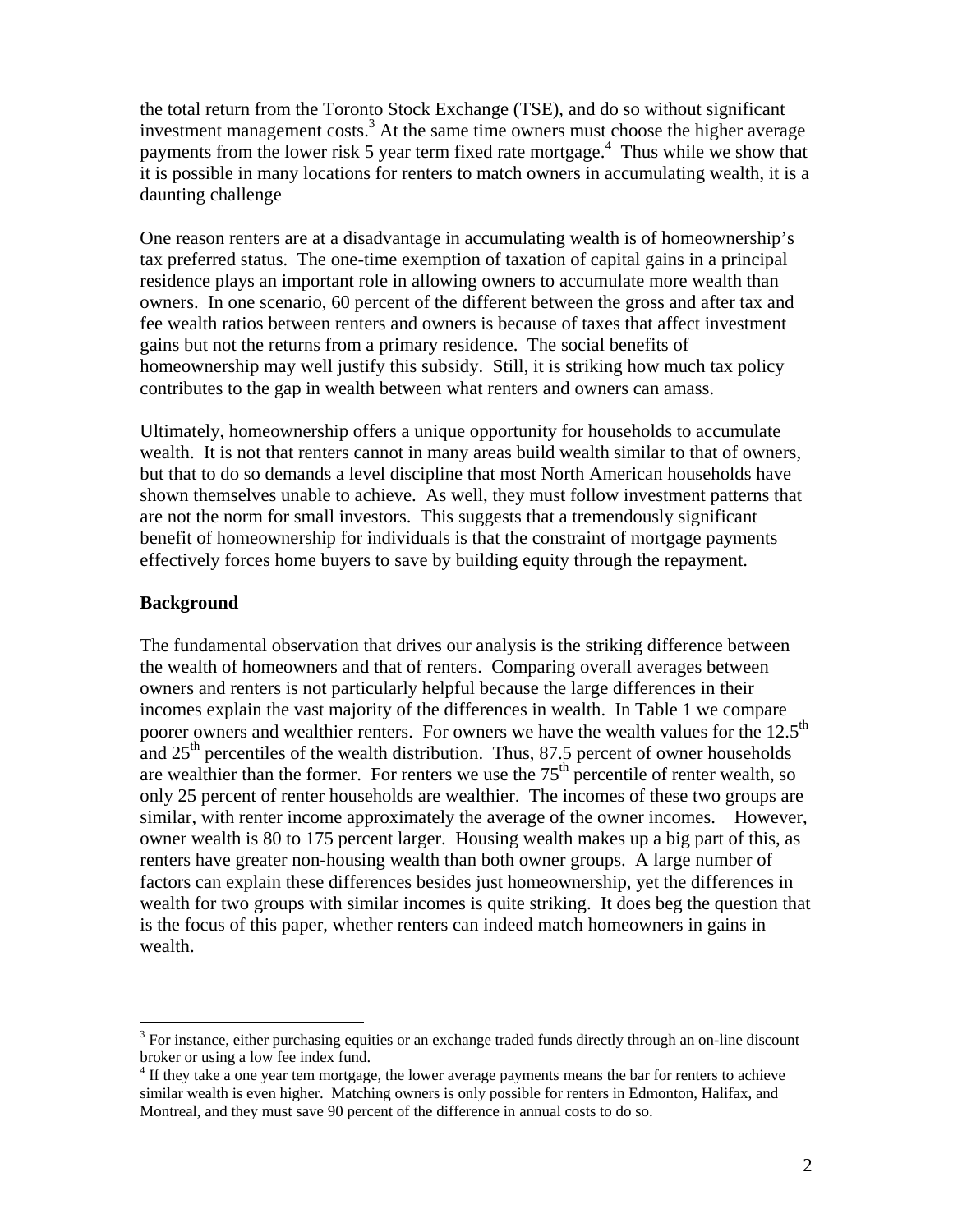### **Table 1 – Income and Wealth**

|                       | Owners             |                  | Renters    | Ratio: Renters to<br>Owners |          |
|-----------------------|--------------------|------------------|------------|-----------------------------|----------|
|                       | 12.5 <sub>th</sub> | 25 <sub>th</sub> | 75th       | 12.5th Pct                  | 25th Pct |
|                       | Percentile         | Percentile       | Percentile | Owners                      | Owners   |
| Non-Pension Wealth    | \$94,000           | \$143,460        | \$52,300   | 0.56                        | 0.36     |
| <b>Housing Wealth</b> | \$67,520           | 100,255          | \$0        | 0.00                        | 0.00     |
| <b>Other Wealth</b>   | \$26,480           | \$43,205         | \$52,300   | 1.98                        | 1.21     |
| Percent in Housing    | 71.8%              | 69.9%            | 0.0%       |                             |          |
|                       |                    |                  |            |                             |          |
| Income                | \$35,315           | \$45,735         | \$39,315   | 1.11                        | 0.86     |

Notes: Percentiles are based on total wealth and are calculated separately for renters and owners. Income is census family before tax income. Gross wealth excludes pension wealth. Wealth data from the Statistics Canada, Survey of Financial Security, 1999.

This paper focuses on aggregate wealth. In doing so we avoid the issue of just how much wealth should be in housing and how much should be in other assets. The traditional research in finance on homeownership and wealth looks at housing wealth and optimal portfolio choice. This research suggests that households hold far too much in housing wealth.<sup>5</sup> More recent approaches such as Flavin and Yamashita (2002) take home ownership as a given and see how it affects the choice of other elements of the portfolio: they find that younger homeowners are more inclined to hold their non-housing wealth in low risk assets, to compensate for the risk level of real estate.

The most comparable work to that we present here is Hochguertel and van Soest (2001). They look at the joint investment decision for financial wealth and home equity and find that choosing homeowners increases financial wealth. The principal difference with our research is that what we present here traces out the possible wealth accumulation path. Hochguertel and van Soest study the observed choices made by households where we identify what households could achieve. There approach can result in biased findings if households that choose to rent are systematically less likely to save, not an unreasonable proposition as saving contributes to the ability to make a downpayment.

In markets without transactions costs, restrictions on capital, or taxes and with all manner of possible rental contracts, we would not expect any difference in risk and liquidity adjusted returns between renting and owning.<sup>6</sup> In the absence of these conditions, predictions from theory become more challenging because of the difficulty in the weighing tradeoffs. Homeownership grants tenure security to owners and the nonpecuniary benefits of being an owner occupier. In equilibrium these benefits mean that

 $\overline{a}$ 

 $<sup>5</sup>$  See Berkovec and Fullerton (1992) and Meyer and Wieand (1996) for combining the rent vs. buy decision</sup> with portfolio choice in a single framework.

<sup>&</sup>lt;sup>6</sup> Owning vs. renting would be analogous to the Miller-Modigliani theory about the equality of debt and equity in firm valuation.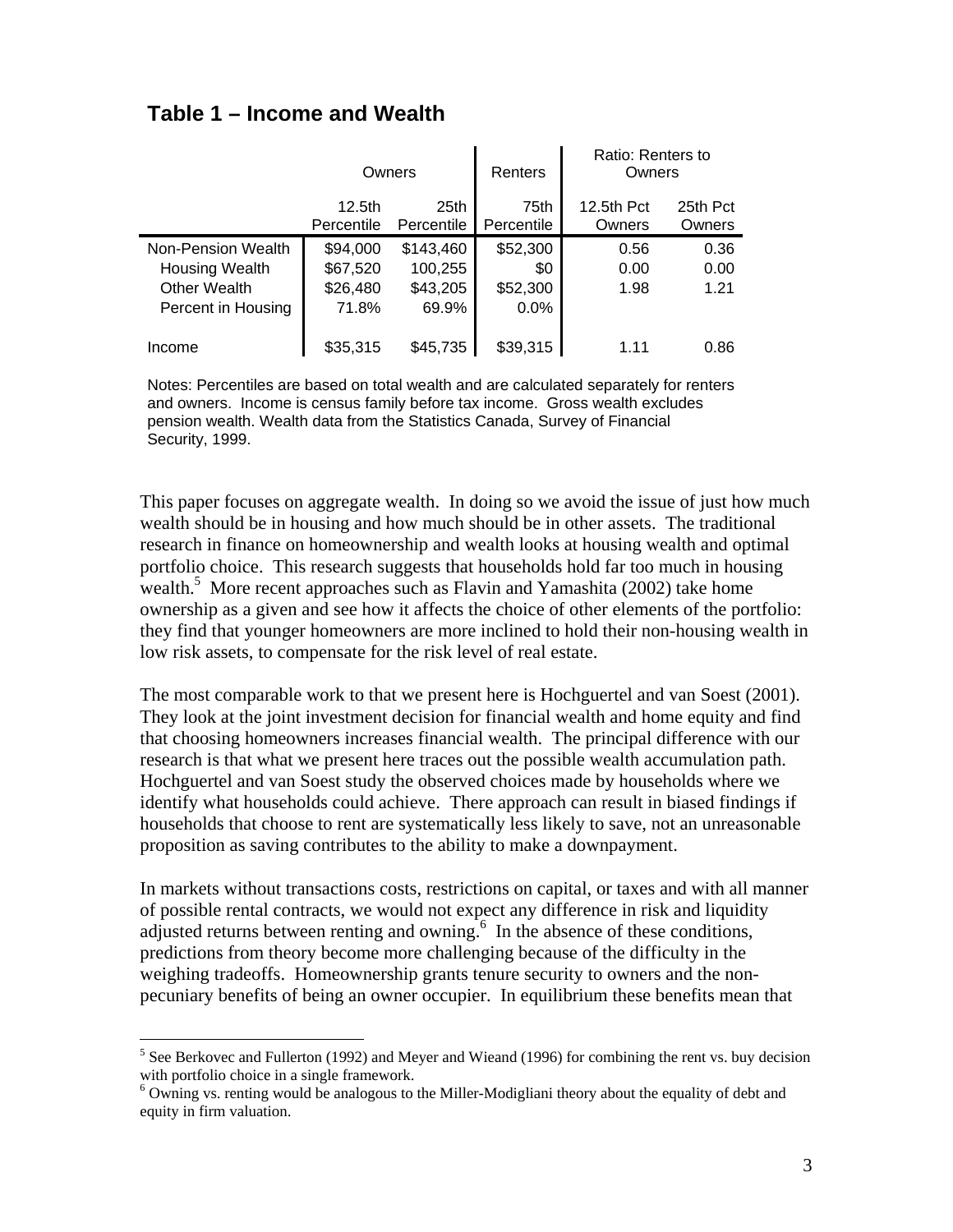homeowners will accept a lower financial return on their house than is achievable from other assets. Renters have the ability to achieve a more diverse portfolio and are able to invest in assets, like stocks and bonds, which are substantially more liquid than housing.<sup>7</sup> These benefits should result in a lower equilibrium return for renters, as owners must receive a higher mean return as compensation for their lower liquidity and less diversified portfolio. These effects operate in opposing directions on the difference between the return to homeowners and what renters can achieve, making it hard for us to explicitly predict who should receive the higher return. The answer needs to be found in the data.

Our analytical approach is to measure how wealth would actually have grown for owners and renters between 1979 and 2006 in nine different Canadian metropolitan areas. Homeowners acquire home equity with their initial downpayment and as they pay down their mortgages and house prices change. Renters take the money they would have used for a downpayment and invest it. $8$  Each year we compare an owner's total costs (mortgage, insurance, maintenance, and lawn care and snow removal) with the costs for a renter (rent and renter's insurance).<sup>9</sup> The renter invests this difference when renter costs are less and the homeowner invests when the reverse holds.

We start the analysis in 1979 and look at wealth after twenty five years, when the mortgage is fully amortized. After 1981, we compare wealth positions in 2006, so with each successive starting year the holding period declines. We do this for starting years through 1996. Thus, for the 1996 starting year we compare owner and renter wealth after ten years of paying down a mortgage and investing respectively. We assume no one moves during the analysis, and impose a ten percent downpayment along with the associated mortgage insurance costs.

In the analysis we limit the possible sources of variation in the choices of renters and owners. For renters these are how much of the annual difference in costs renters invest (50 vs. 100 percent) and the choice of investment (higher yielding equities – receiving the total return of the TSE – or zero risk, low yield GICs).<sup>10</sup> For owners, we allow them to take a mortgage where the interest is fixed for one year or five years. This gives us eight different scenarios per starting year per city. For each of these the initial analysis yields gross wealth numbers. We then reduce owner wealth for property acquisition and sales costs and renter wealth for investment management fees and taxes. We compare two fee levels, 0.75 and 2.25 percent per year on assets, reflecting investing in exchange traded or index funds for the former and an actively managed mutual fund for the latter. Investment returns are taxed as dividend and interest and capital gains income, with an assumed marginal tax rate of 35 percent. GIC income is entirely interest and the total return on the TSE is separated into dividend yield and capital appreciation components to identify the tax allocations.

 $\overline{a}$ 

<sup>&</sup>lt;sup>7</sup> Not only can these assets be sold in a day, instead of months as is often the case for housing, but selling a house also requires the financially and emotionally costly process of moving. Reverse mortgages and second mortgages do offer homeowners the opportunity to access housing wealth without moving.

<sup>&</sup>lt;sup>8</sup> We account for a renter's half month's security deposit, on which they earn the savings rate.

<sup>&</sup>lt;sup>9</sup> We assume both pay for other utilities themselves and consume the same amount.

<sup>&</sup>lt;sup>10</sup> There are some cities and years when renter annual costs exceed those for owners. In this case, owners invest using the same guidelines as are applied in the scenario to renters.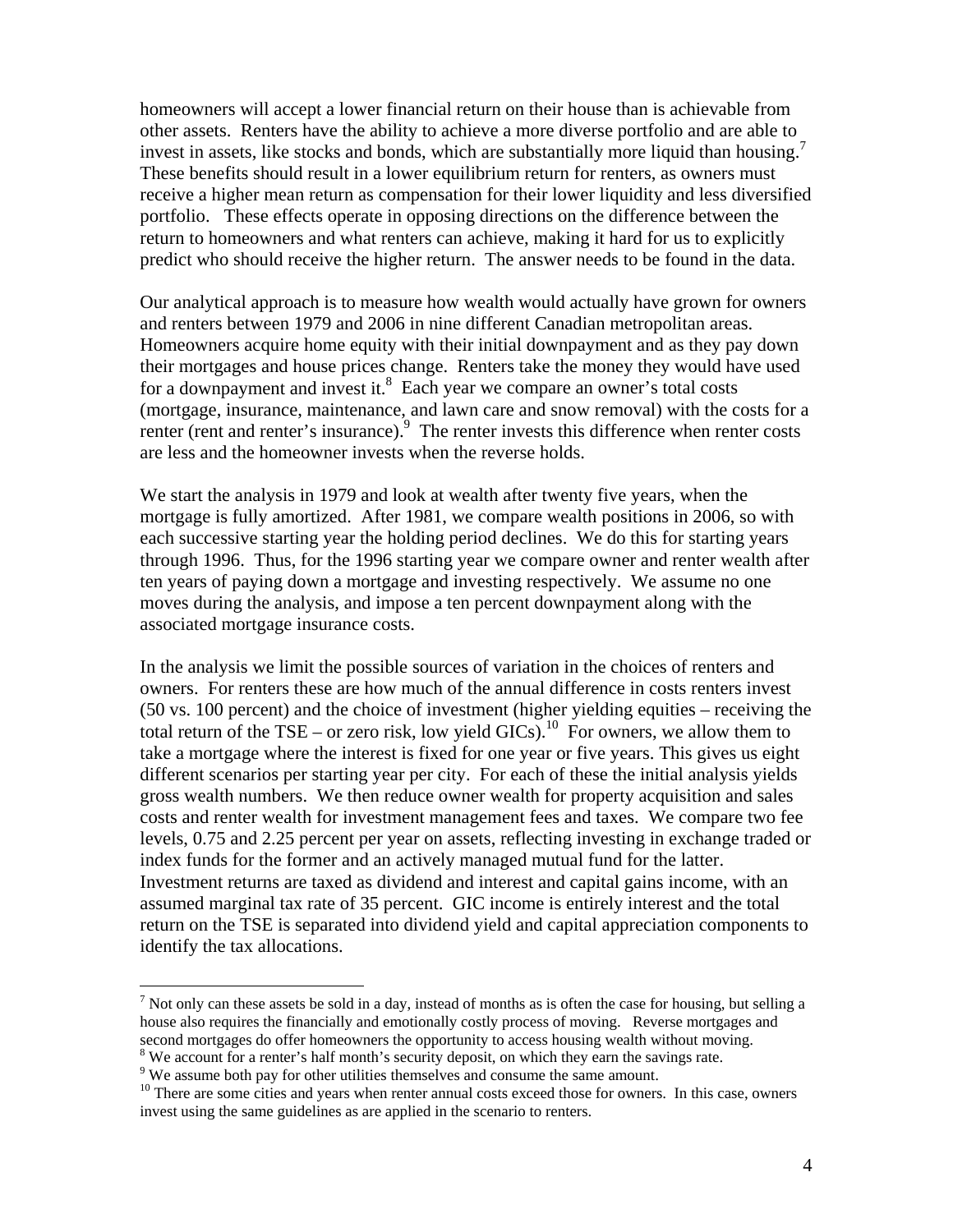#### **Data**

1

For our analysis we use data from 1979 through 2006 for nine major Canadian metropolitan areas that cover all major regions of the country. For each of Calgary, Edmonton, Halifax, Montreal, Ottawa, Regina, Toronto, Vancouver, and Winnipeg, we use metropolitan area specific data for house prices, rents, and operating costs (property taxes, maintenance, and homeowner's and renter's insurance premiums). The interest rates for the mortgages and the investment returns are the same for all cities. In the Appendix we report on how we construct each series. For the total wealth accumulation analysis we have starting years from 1979 to 1996, so that the minimum holding period is 10 years, yielding 18 observations for each of eight mortgage term, percentage invested, and investment type scenarios per city.

We construct house prices series for each of the nine areas using the Royal LePage *Survey of Canadian House Prices*. The publication reports on the quarterly survey of member brokers by the national realtor Royal LePage of prices for different standardized house types in communities across Canada. We use the survey reports for a two storey mid-market and bungalow single family units and take a weighted average within each metropolitan area of the prices reported for different neighbourhoods or jurisdictions.<sup>11</sup>

Figure 1 shows real house prices, adjusted for inflation, for Calgary, Montreal, Toronto, and Vancouver. The series highlights an important observation, that when a household buys a house can have a dramatic effect on their wealth. Households who bought houses in Vancouver or Calgary at the height of the boom in 1981-82 did not see real house prices return to that level until 2005, so that their growth in equity came from paying down their mortgage, not the growth in house prices. Households who purchased housing in Montreal or Toronto in 1989 would experience falling real house prices through 1997. House prices have shown enough volatility that real returns over any given time period are far from given. Thus our analysis allows for eighteen different holding periods per city-scenario to average out this year to year variation. It turns out that for every city, there is a t least one period over which renters did better than owners and the reverse also holds true.

<sup>&</sup>lt;sup>11</sup> Housing economists prefer to measure house price with price indexes that control differences in house quality over time. The Royal LePage base data compares favourably to such a series, a repeat sales house price series, for Vancouver and is much better than the Statistics Canada new house price series. Over 1979-1997 in Vancouver, the Royal LePage series and Statistics Canada New House Price Index series have correlations with a real repeat sales index of 0.95 and 0.16 respectively.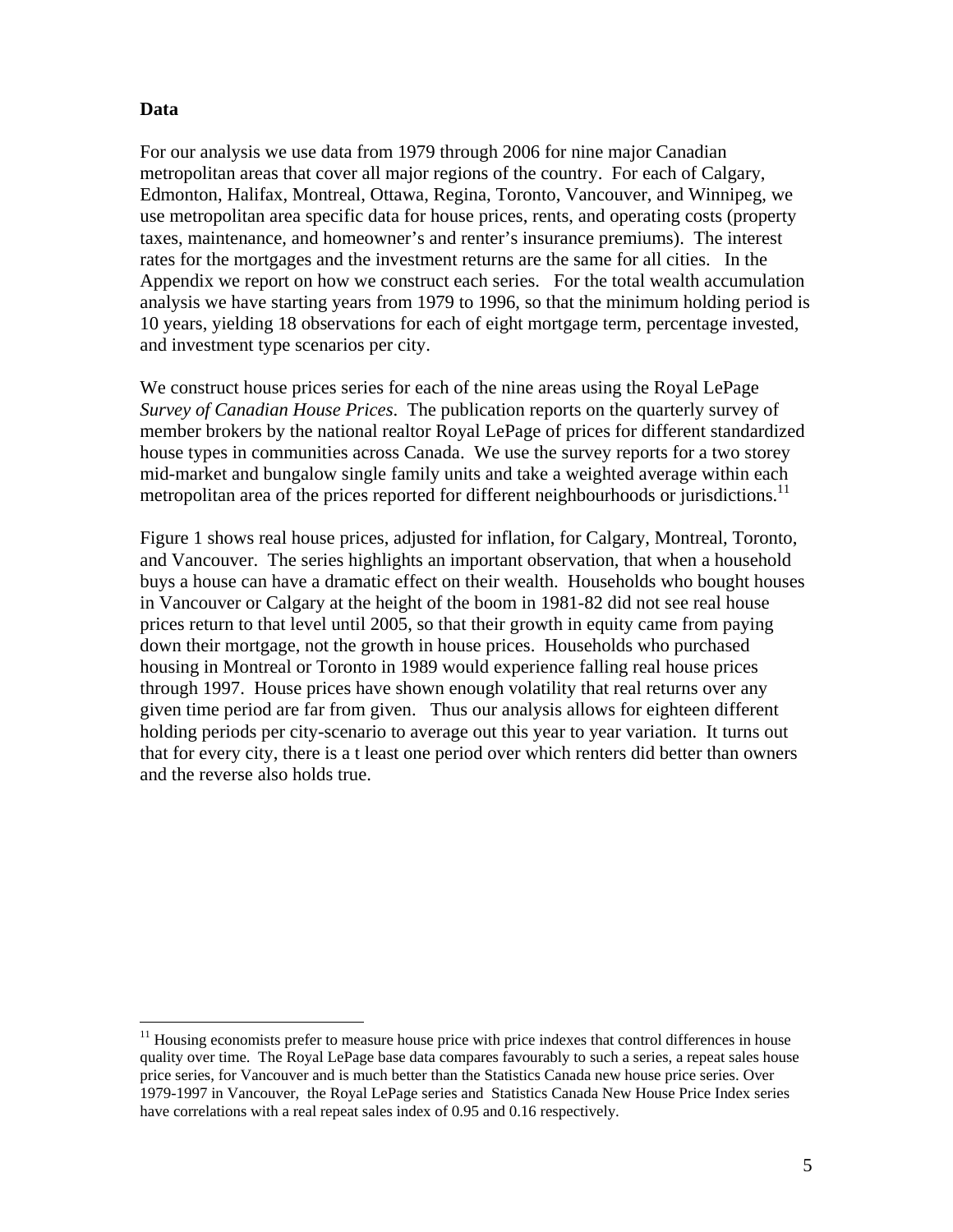**Figure 1: Real House Prices** 



The LePage series also allow us to estimate a rent amount for the same house type, which we then index over time using the Statistics Canada CPI rental accommodation subindex. In Figure 2 we present the real rent series for the same four Canadian cities profiled in Figure 1. The striking lesson from Figure 2 is the trend across all four Canadian cities for falling constant dollar (inflation adjusted) rents. This decline is steepest during the late 1970's and early 1980's when inflation was highest, but have continued, at a much reduced rate of decline, through the late 1990's and early years of the  $21<sup>st</sup>$  century when inflation has been dramatically lower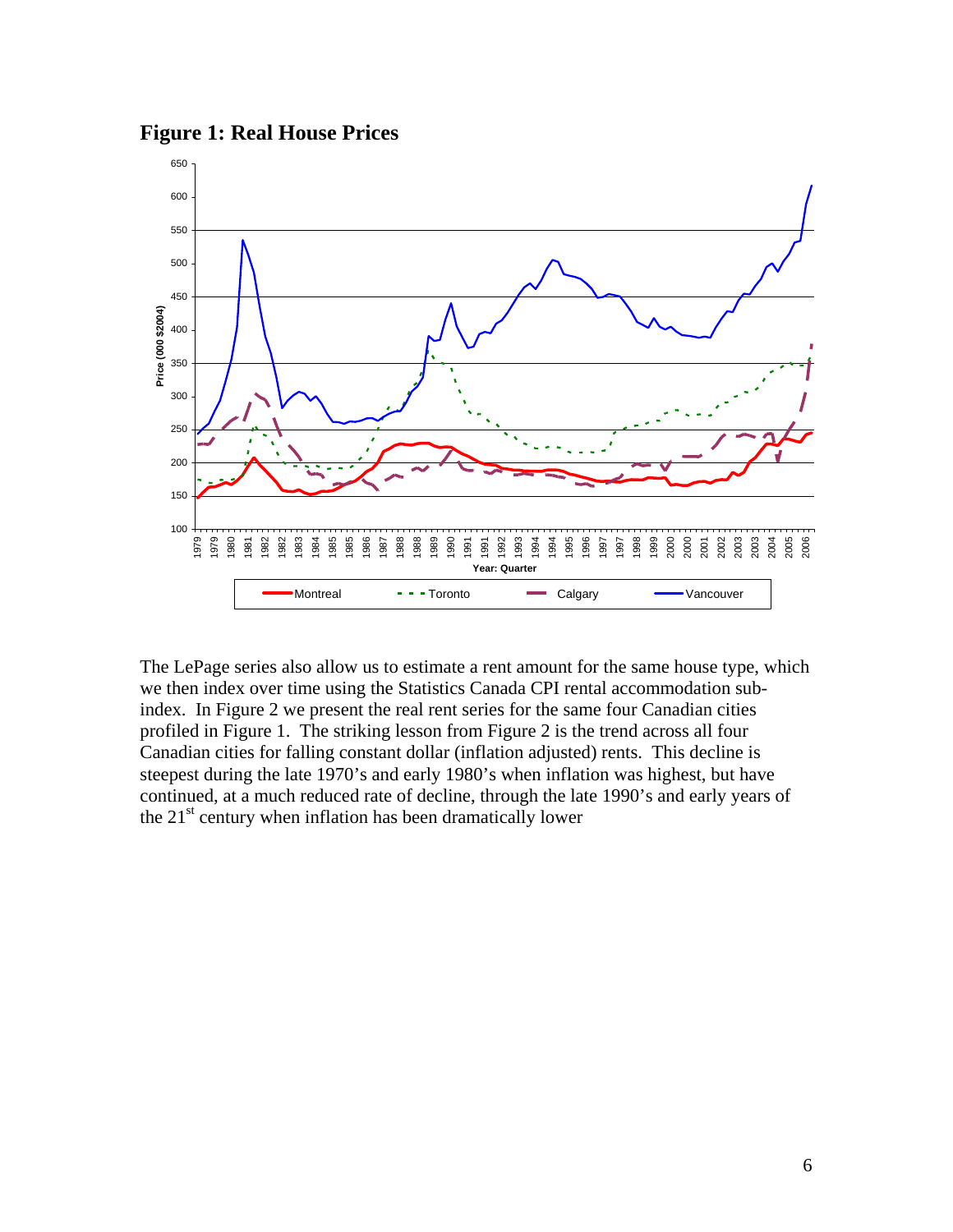



In Table 2 we present descriptive statistics by metropolitan area. These highlight the large variation across the Canadian metropolitan areas we use in size, house price level, and net rent to price ratios (net cap rate). Among the notable data, Vancouver had the highest house price appreciation over the period, along with the highest price level. Even though Montreal is the second largest metropolitan area in Canada, its house prices are much lower than all other comparable cities. Calgary has had both high annual price appreciation and a high average net cap rate, where the latter means that rents are high compared to prices. Both would make ownership relatively more attractive. Regina had the lowest price growth, but the average ratio of rents to prices is the highest in the cities we study. In contrast, Edmonton has had both low price growth and a low rent to price ratio.

The data on mortgages and the investment returns for renters vary over time but are the same for all cities. The average annual nominal return for the TSE investment is 13.17 percent compared with 6.86 percent for the GIC. For mortgages, the average annual rate over 1979-2006 is 10.17 percent for a 5 year term mortgage. The wealth analysis in this paper is not done in a portfolio context so we do not account for differences in the variance of the returns. However, it is instructive to note that the coefficient of variance for the TSE returns is 1.17, for the GIC 0.61, while for housing it ranges from a low of 0.50 in Winnipeg to a high of 1.46 in Vancouver. Thus, the TSE is on average riskier than housing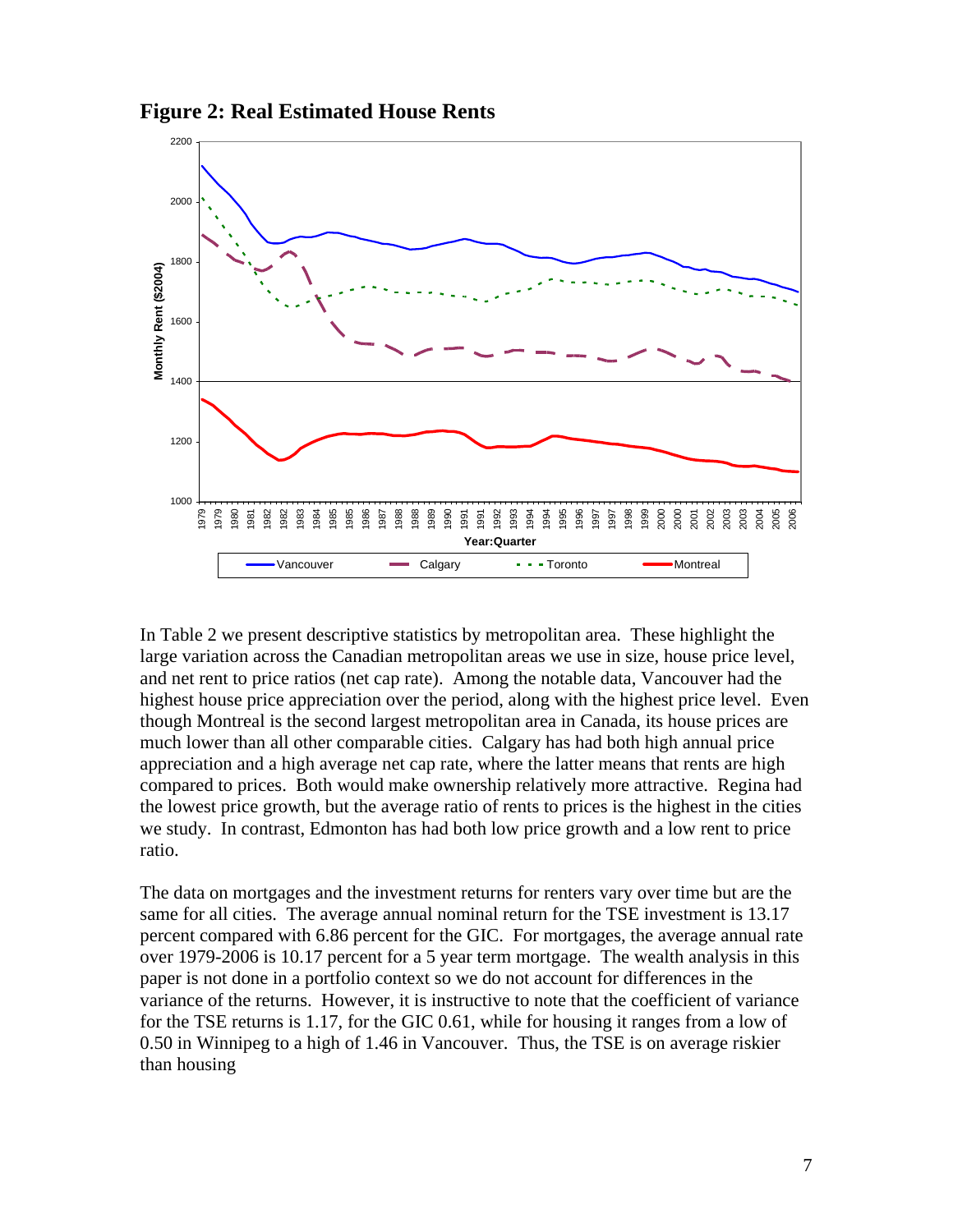|           | 2005<br>Population | 2006<br>House<br>Price | Annual<br><b>House Price</b><br>Appreciation | Average<br>Net Cap<br>Rate | Average<br><b>Net</b><br>Return |
|-----------|--------------------|------------------------|----------------------------------------------|----------------------------|---------------------------------|
| Calgary   | 1,060,300          | \$395,520              | 5.91%                                        | 6.01%                      | 11.92%                          |
| Edmonton  | 1,016,000          | \$325,730              | 4.25%                                        | 4.13%                      | 8.38%                           |
| Halifax   | 380,800            | \$249,860              | 4.11%                                        | 4.89%                      | 9.00%                           |
| Montreal  | 3,635,700          | \$228,480              | 5.25%                                        | 4.84%                      | 10.09%                          |
| Ottawa    | 1,148,800          | \$294,120              | 5.43%                                        | 4.80%                      | 10.23%                          |
| Regina    | 199,000            | \$181,930              | 4.02%                                        | 6.08%                      | 10.10%                          |
| Toronto   | 5,304,100          | \$378,390              | 6.83%                                        | 5.31%                      | 12.14%                          |
| Vancouver | 2,208,300          | \$629,950              | 7.36%                                        | 3.99%                      | 11.35%                          |
| Winnipeg  | 706,900            | \$227,170              | 4.75%                                        | 5.49%                      | 10.24%                          |

### **Table 2 – Descriptive Statistics**

#### **Results**

For our first comparison we look at the aggregate across all nine cities and all scenarios. These include all combinations of investing 50 or 100 percent of the annual difference between owner and renter costs, both types of investment (TSE total return and GICs), and with both the one and five year mortgage terms for owners. We compare the average values of wealth before and after house transactions costs, taxes, and management fees. Figure 3 summarizes the basic result that renters cannot on average accumulate as much as can owners.



### **Figure 3: Renter Wealth- Average Across All Scenarios**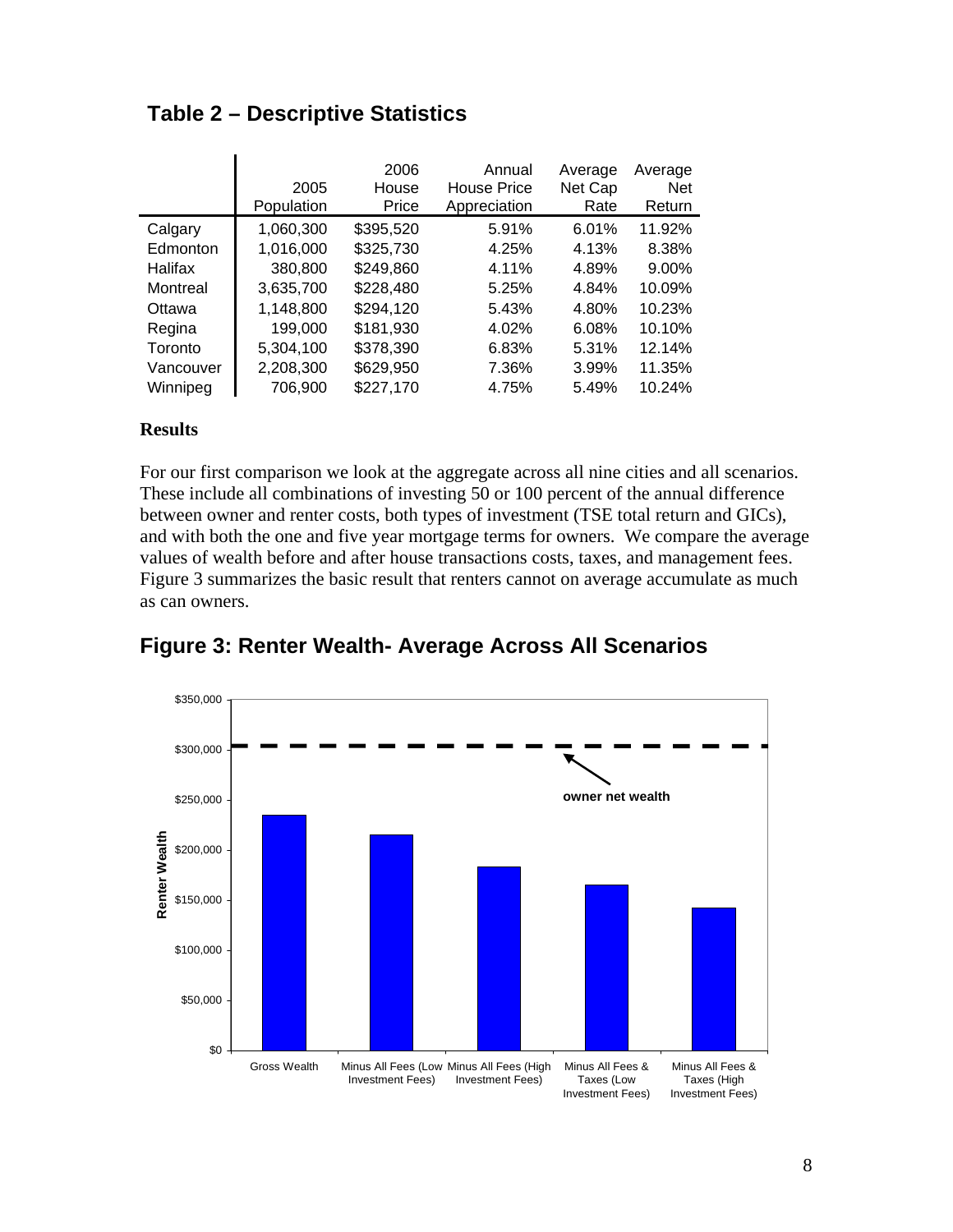The details of the differences are shown in Table 3. When we take the average across all our scenarios and cities a renter's gross wealth is 72 percent of that of owners. This gap grows dramatically when we include the effect of taxes and management fees. Closing costs and realtor fees reduce owner net wealth, increasing the ratio of renter to owner wealth by 5 percentage points. When we adjust renter wealth for investment management fees, the ratio drops by between 6 and 17 percentage points, depending on whether annual investment management fees are low (0.75%) or high (2.25%). Capital gains and income taxes further reduce these ratios by 13 to 17 percentage points. So that on average the net wealth renters can achieve is approximately half of what owner can obtain.

#### **Net Accumulated Wealth Ratio Renter to Owner Wealth Owner Wealth**  Gross 1 \$325,940 0.72 After Closing & Sales Costs  $\left| \right|$  \$304,260  $\left| \right|$  0.77 **Renter Wealth**  Gross \$234,540 After Management Fees Low Fees - 0.75% per year | \$214,880 | 0.71 High Fees - 2.25% per year  $\vert$  \$182,830  $\vert$  0.60 After Fees & Taxes Low Fees - 0.75% per year  $\vert$  \$165,050 | 0.54 High Fees - 2.25% per year  $\vert$  \$142,020 | 0.47

### **Table 3: Renter vs. Owner Wealth Overall Average**

Notes: Average of all scenarios: investing 100 or 50 percent of the difference between annual owner and renter costs, investment receives either the TSE or GIC return, and owners use 1 or 5 year term mortgage. Each of these eight is evaluated for each starting year from 1979-1996. Net wealth is determined at either the end of 25 years or in 2006. This is repeated for Calgary, Edmonton, Halifax, Montreal, Ottawa, Regina, Toronto, Vancouver, and Winnipeg. We weight the average by city population, so 1/3 of the weight is from Toronto.

These are weighted averages across the cities, with the weighting done by population. Thus the results for a representative household in the Toronto metropolitan area have about a one-third weight in determining the aggregate average because the Toronto metropolitan area population has that share of the combined population of 15.6 million among the nine metropolitan areas we study.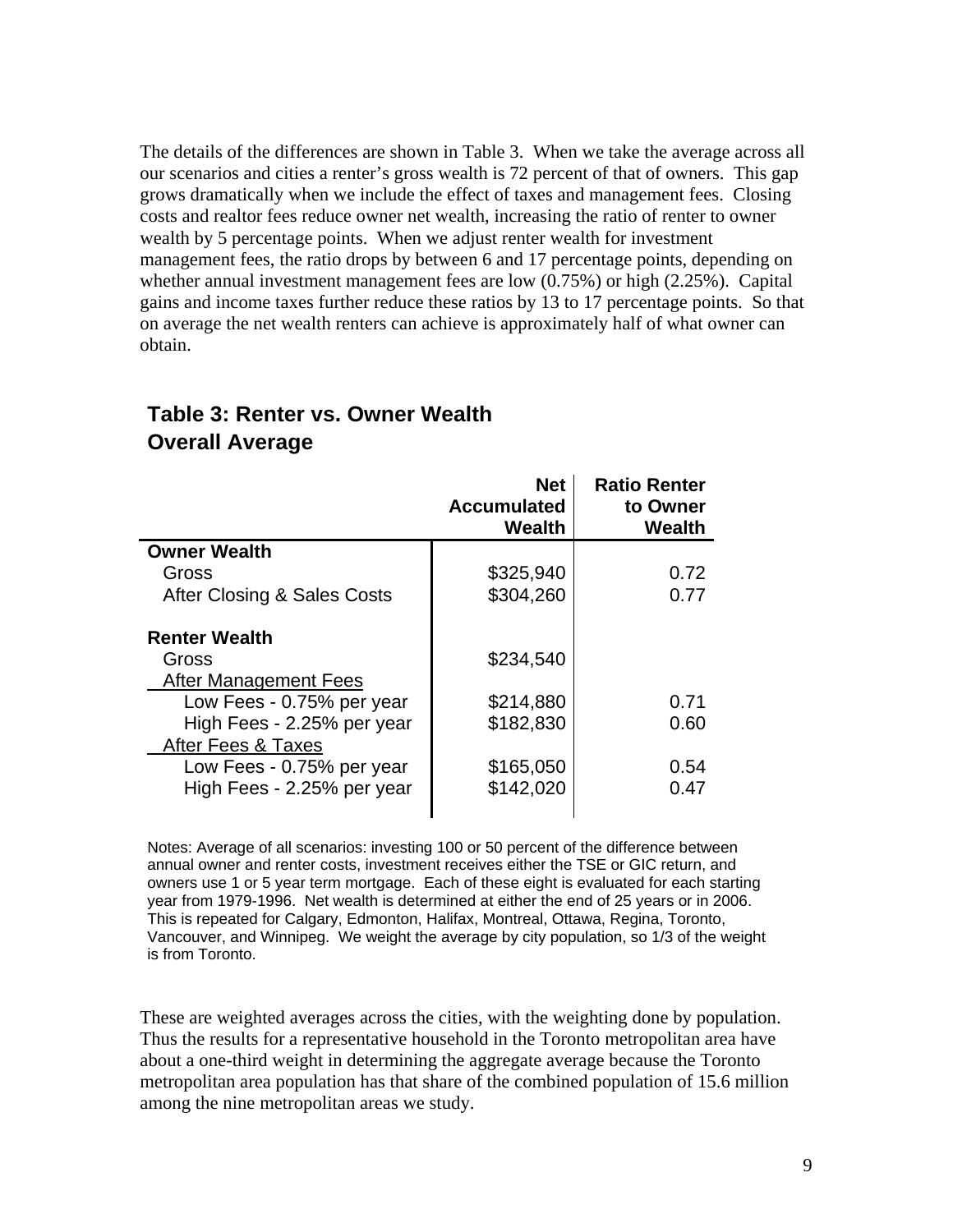Since one of our scenarios is that renters only save 50 percent of the difference between owner and renter annual payments, the results in Table 3 underestimate what renters can achieve if they are disciplined. We repeat the analysis from Table 3, but limit the analysis to the situation where 100 percent of the difference in annual payments is invested.

Figure 4 shows the average wealth renters could accumulate when they invest 100 percent of the difference in annual costs in the TSE, receiving the TSE total return. In addition, we assume that owners take a five year mortgage, which is both more representative of the choices owners make, and as we discuss in the appendix, more favourable for renters. While renter gross wealth can exceed owner net wealth, the effects of investment management fees and taxes are quite pronounced. With the lowest level of fees (a management expense ratio of 0.75 percent) renters investing 100 percent of their annual payment savings can still amass more pre-tax wealth, but the effect of capital gains taxes and taxes on dividend income bring this down significantly. On average they are slightly below owner net wealth. If renters invest in a mutual fund with higher management expenses (2.25 percent), then even pre-tax they cannot exceed owner wealth, and their after-tax wealth is significantly lower.



## **Figure 4: Renter Wealth Investing 100% of Difference in Annual Costs in the TSE**

Notes: This is for 100 percent savings of the difference in annual costs, yielding the TSE total return, and compared with owners who take a 5 year term mortgage. The values are the weighted average across our cities.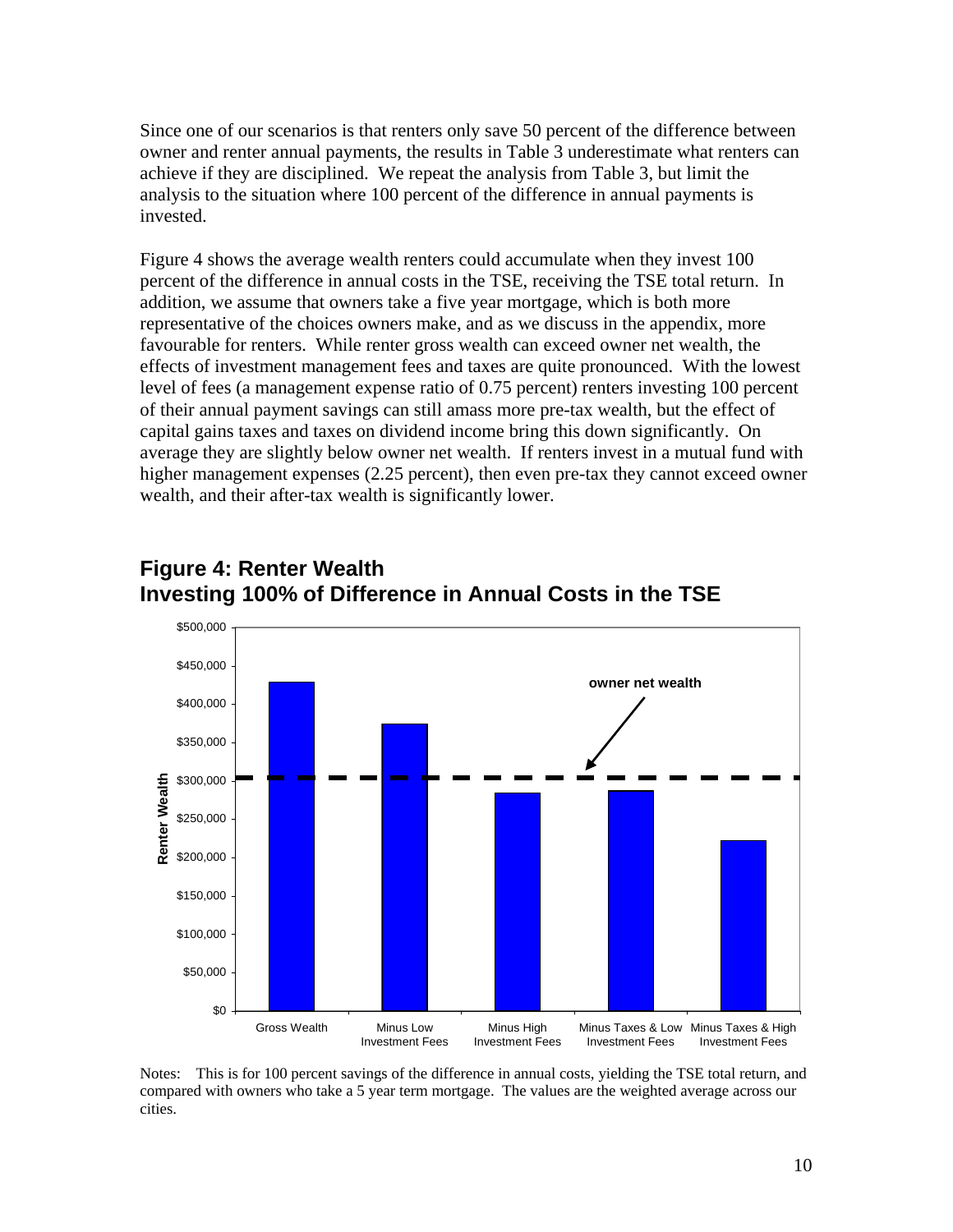In Table 4 we compare the returns possible through investing in the TSE total return with what renters can achieve using GICs. These represent two very different risk-return combinations from conventional investment assets. As in Figure 4, the comparison remains with owners who take 5 year term mortgages. There are two important results shown in this table. Only if 100 percent of the difference in annual costs is invested in a high risk, high return asset can renters on average exceed the gross wealth of what homeowners are able to achieve. Renters who invest in the TSE total return can achieve 13 percent more gross wealth than homebuyers. In contrast gross wealth for renters investing in GICs is 38 percent lower than that of homeowners. However, fees and then taxes ensure that the net after tax wealth renters can achieve remains on average lower that what homeowners can obtain through ownership. Depending on whether renters use a low or high management fee investment vehicle, on average across our cities and different owner choices of mortgages, the after tax and fee wealth of a representative renter is still 19 or 38 percent below the net wealth that a homebuyer would have accumulated through the growth in the equity in their home.

The results in Tables 3 and 4 are weighted averages across the nine metropolitan areas we study. With differences in rates of house price appreciation and the ratio of rent to house prices these aggregates hide a great deal of variation among the cities. As well, because they are a weighted by metropolitan area population, they reflect the expected result for a household drawn at random from the combined populations. This places an extremely large weight on Toronto's results because one-third of the population among these nine cities is in Toronto. Thus while representative of a household chosen at random from among these nine metropolitan areas, they need not reflect the wealth a representative renter from any one of these cities might be able to accumulate relative to that of an owner in the same city.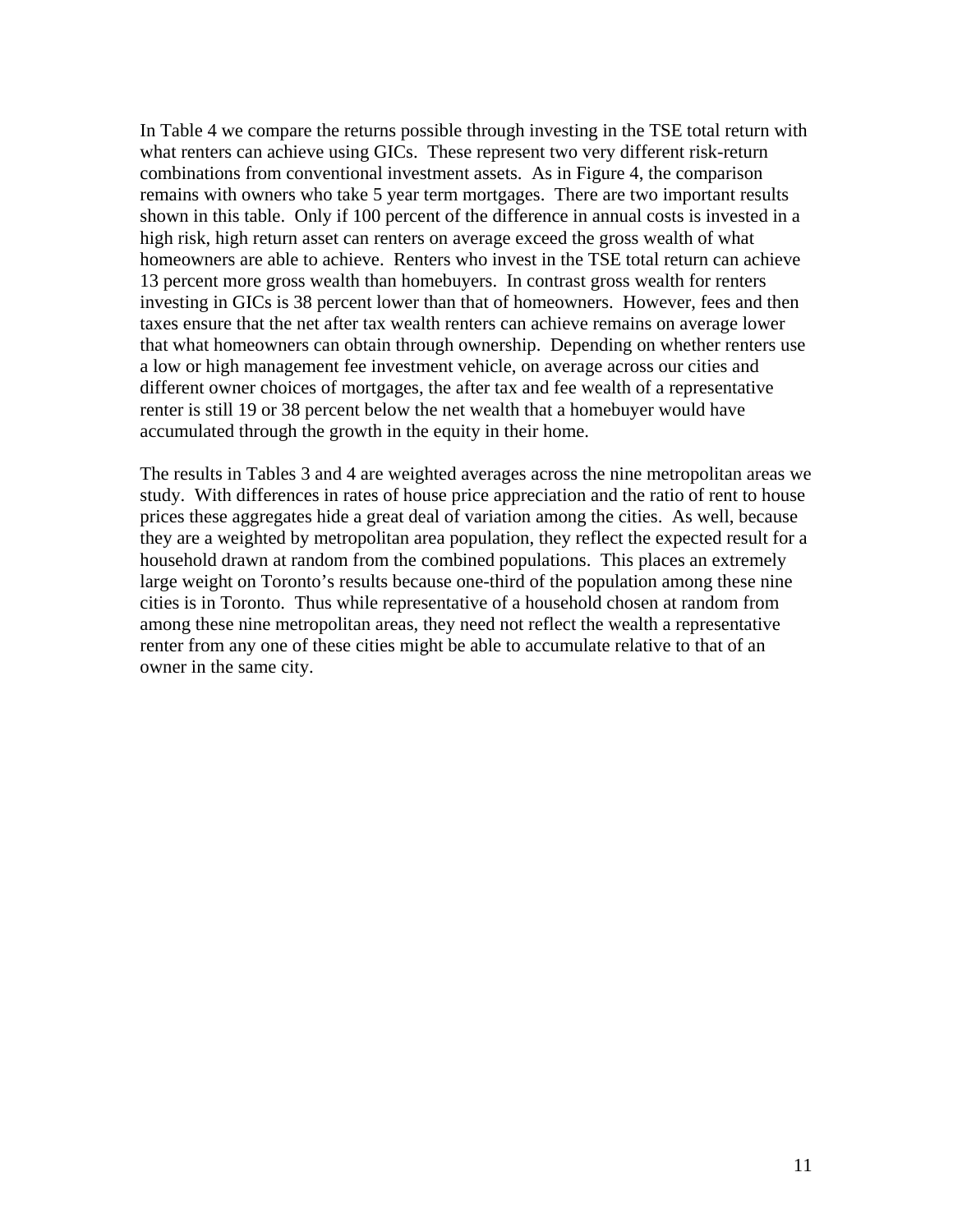### **Table 4: Renter vs. Owner Wealth Comparing Investment in TSE vs. GIC Save 100% of Difference in Annual Costs**

|                                     | Invest in<br>TSE. | <b>Invest in</b><br><b>GIC</b> |
|-------------------------------------|-------------------|--------------------------------|
| <b>Owner Wealth</b>                 |                   |                                |
| Gross                               | \$323,660         | \$319,520                      |
| After Closing & Sales Costs         | \$301,980         | \$297,840                      |
| <b>Renter Wealth</b>                |                   |                                |
| Gross                               | \$429,080         | \$230,000                      |
| <b>After Management Fees</b>        |                   |                                |
| Low Fees - 0.75% per year           | \$373,840         | \$230,000                      |
| High Fees - 2.25% per year          | \$283,760         | \$230,000                      |
| After Fees & Taxes                  |                   |                                |
| Low Fees - 0.75% per year           | \$286,790         | \$176,870                      |
| High Fees - 2.25% per year          | \$222,060         | \$176,870                      |
| <b>Ratio Renter to Owner Wealth</b> |                   |                                |
| Gross                               | 1.33              | 0.72                           |
| After Closing & Sales Costs         | 1.42              | 0.77                           |
| <b>After Management Fees</b>        |                   |                                |
| Low Fees - 0.75% per year           | 1.24              | 0.77                           |
| High Fees - 2.25% per year          | 0.94              | 0.77                           |
| After Fees & Taxes                  |                   |                                |
| Low Fees - 0.75% per year           | 0.95              | 0.59                           |
| High Fees - 2.25% per year          | 0.74              | 0.59                           |

Notes: Average of all scenarios where 100% of the difference between annual owner and renter costs is invested and receives either the TSE or GIC return. For each of these choices we take the average of scenarios where owners use 1 or 5 year term mortgage. These are evaluated for each starting year from 1979-1996. Net wealth is determined at either the end of 25 years or in 2006. This is repeated for Calgary, Edmonton, Halifax, Montreal, Ottawa, Regina, Toronto, Vancouver, and Winnipeg. We weight the average by city population, so 1/3 of the weight is from Toronto.

In Figure 5 we compare the ratio of renter to owner wealth for each of our nine cities. We do so for the most favourable scenario for renter returns, where they invest with low fees and receive the TSE total return on their investments and owners use a 5 year term mortgage. The wealth ratios are for when 100 percent of the difference between owner and renter annual costs is saved, maximizing renter wealth. In this specific case, renters can exceed owner wealth in seven of the nine cities we study. The relative gain can be quite substantial: disciplined, investment savvy renters in Edmonton, Halifax, Montreal,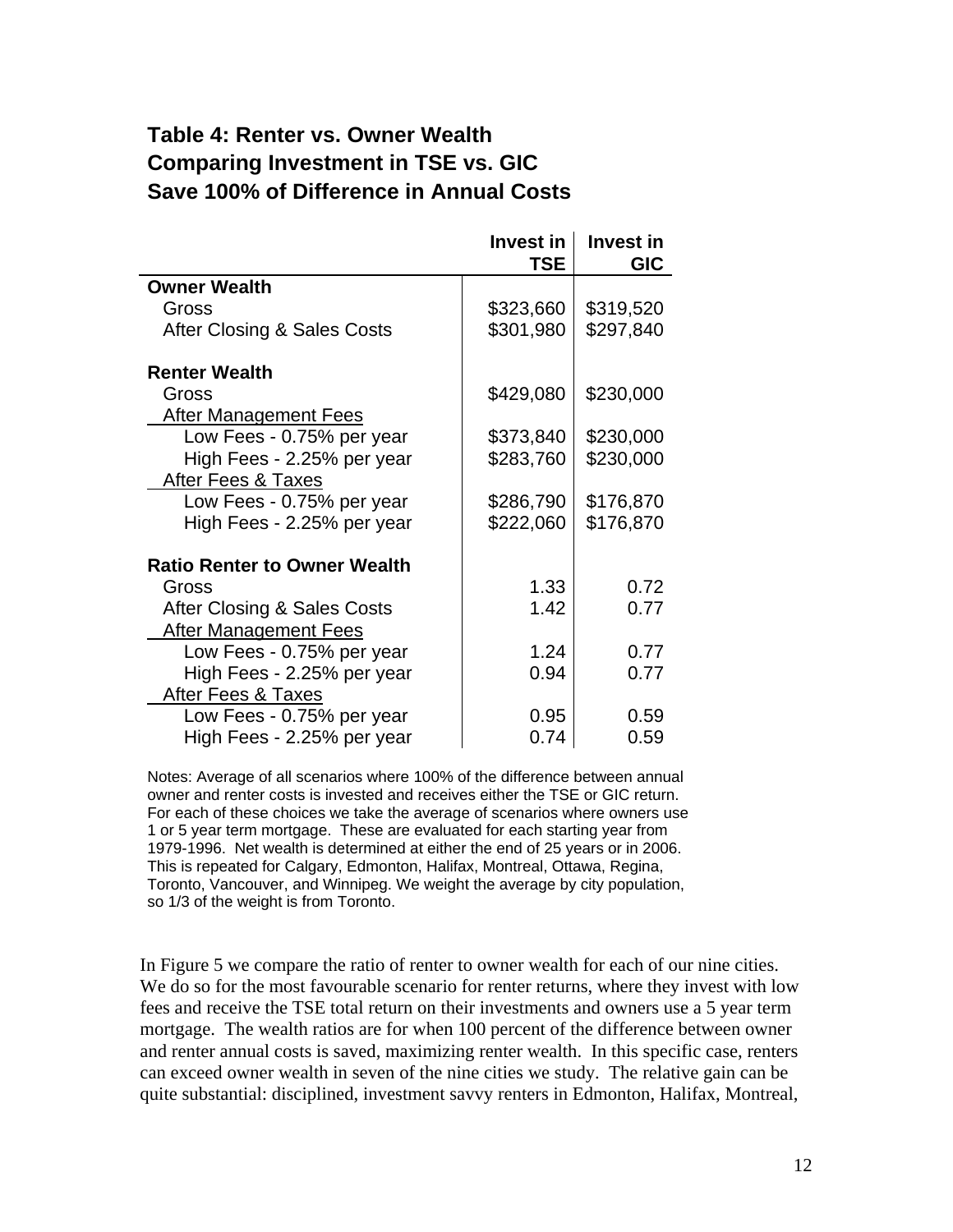and Regina can accumulate over 20 percent more wealth than can homebuyers after taxes and fees. For Ottawa, Vancouver, and Winnipeg, the ratio is lower, but renter wealth still exceeds that of owners. Only in Calgary and Toronto would it not on average have been possible to match owner wealth, net of taxes, closing costs and realtors fees, and investment management fees. The Vancouver result is somewhat surprising given the high rate of house price appreciation in that city over most of our study period. However, the low ratio of rents to house prices in Vancouver means that renters have the potential to invest substantial amounts every year if they invest the difference between renter and owner costs.



### **Figure 5: Ratio of Renter to Owner Wealth by City Investing 100% of Difference in Annual Costs in the TSE**

Notes: This is for 100 percent savings of the difference in annual costs, yielding the TSE total return, and compared with owners who take a 5 year term mortgage. As well, we assume renters pay the lower (0.75%) investment management fees.

In Table 5 we show the ratios of renter to owner wealth for saving both 100 and 50 percent of the difference in annual costs and find the savings rate where owner and renter wealth are equal. As well, for those cities where renters can accumulate more wealth than owners, we identify the percentage of the difference between annual costs that renters must invest in order to achieve the same wealth as owners. To achieve these results, renters must be disciplined. In the cities with the greatest possibility of wealth accumulation, they must invest a minimum of 60 percent of the difference in annual costs. Overall for the seven cities where it is possible for renters to match owner wealth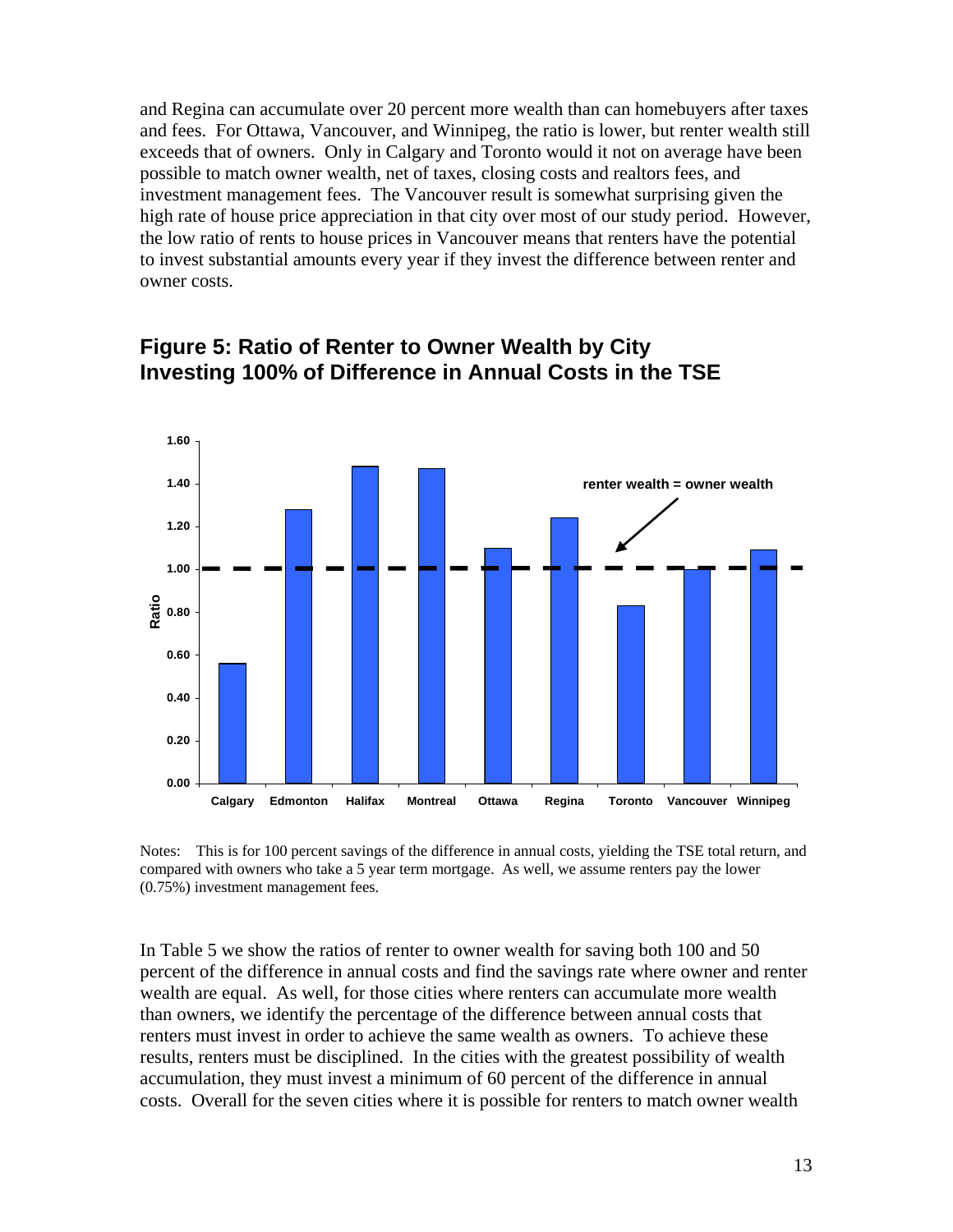they must save 80 percent of the difference in annual costs. This depends on owners taking the 5 year term mortgage. If owners use one year term mortgages, so they are essentially adjustable rate (floating) mortgages, then matching owner wealth is only possible for Edmonton, Halifax, and Montreal and they must save and then invest over 90 percent of the difference in annual costs.

### **Table 5: Owner vs. Renter Wealth by City Comparing Savings Amounts Low Fees, Invest in TSE, 5 Year Mortgage**

|                | 100% of         | 50% of          |                     |
|----------------|-----------------|-----------------|---------------------|
|                | <b>Savings</b>  | <b>Savings</b>  | <b>Breakeven</b>    |
|                | <b>Invested</b> | <b>Invested</b> | <b>Savings Rate</b> |
| Calgary        | 0.56            | 0.35            |                     |
| Edmonton       | 1.28            | 0.74            | 74.1                |
| <b>Halifax</b> | 1.48            | 0.88            | 60.0                |
| Montreal       | 1.47            | 0.88            | 60.2                |
| Ottawa         | 1.10            | 0.68            | 88.1                |
| Regina         | 1.24            | 0.76            | 75.0                |
| Toronto        | 0.83            | 0.52            |                     |
| Vancouver      | 1.00            | 0.60            | 100.0               |
| Winnipeg       | 1.09            | 0.66            | 89.5                |

Notes: Results are the ratio of renter to owner wealth, net of property closing and sales costs, management fees and taxes on investments in the TSE. Owners use a 5 year term fixed rate mortgage. These are evaluated for each starting year from 1979-1996. Net wealth is determined at either the end of 25 years or in 2006. This is repeated for Calgary, Edmonton, Halifax, Montreal, Ottawa, Regina, Toronto, Vancouver, and Winnipeg. Investment fees are the low fee scenario, 0.75 percent a year (an index fund).

Our methodology actually underestimates the benefits to ownership. In the analysis we present, we compare renter and owner wealth either once the mortgage is paid off or before. However, the use of leverage via a mortgage affects the wealth accumulation path of owners. First, in the initial years only a small part of the principal is paid off, with increasing amounts amortized over the term. Second, once the mortgage is paid off, the ability of owners to accumulate wealth relative to renters increases tremendously. Without mortgage payments, renter costs significantly exceed owner costs, which are limited to taxes, insurance and maintenance. This allows owners to dramatically increase their rate of wealth accumulation relative to that of renters by investing the difference between renter and the now lower owner payments. If we assume that similar valued real estate is held for 40 years, which would allow owners 15 years of accelerated wealth accumulation when they had paid off their mortgage, this would increase owner wealth by approximately 22 percent across all scenarios.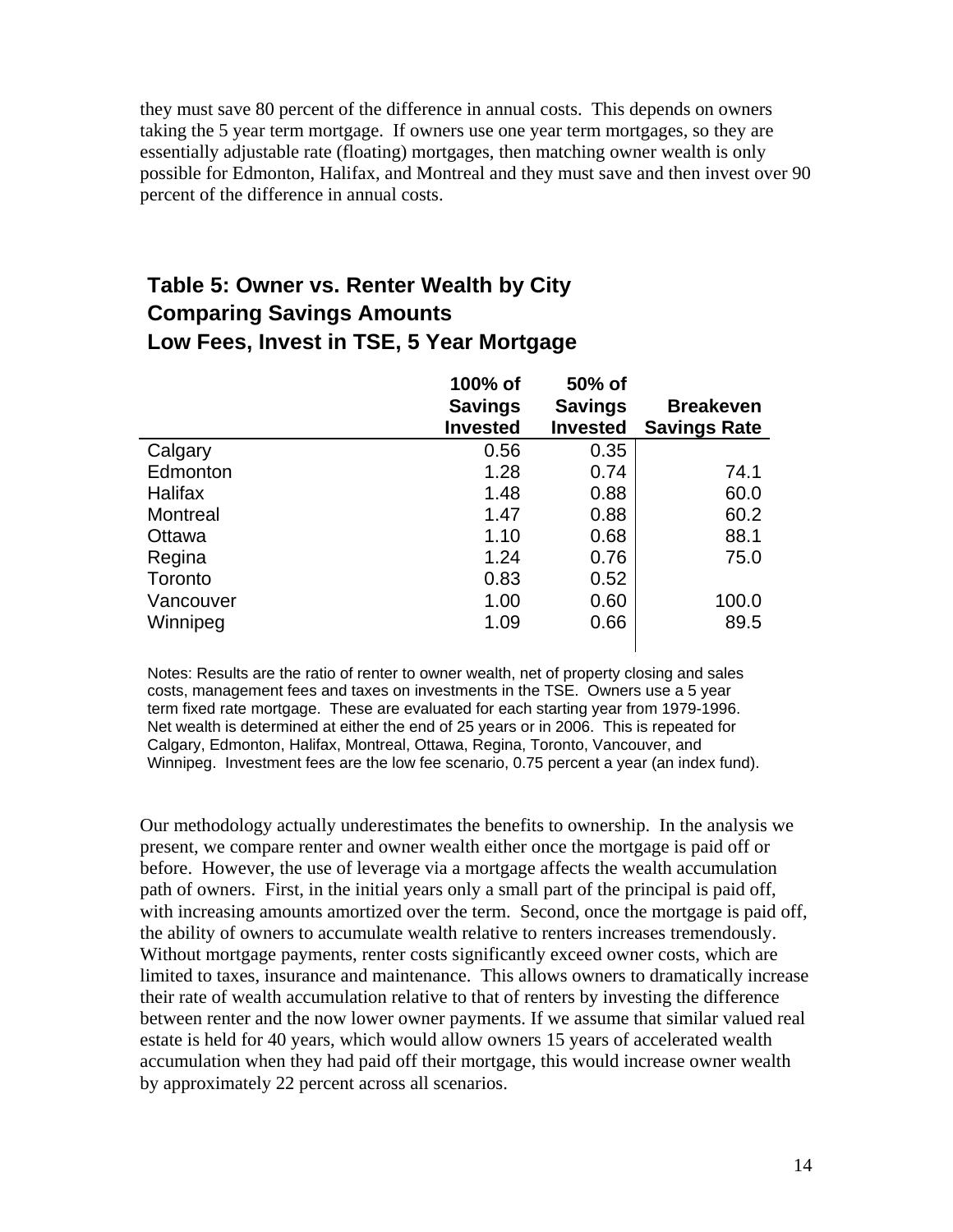At the same time, the nature of our comparison downplays some of the benefits of renting. First, renters are able to invest in much more liquid assets. For a homeowner, accessing housing wealth requires the time consuming process of selling their home, taking out a home mortgages, or receive a reverse mortgage. The first takes months and is extremely disruptive, that latter involve a build-up of debt and for the former the need to repay the debt. Second, renters are able to create a much more balanced portfolio. In our example owners have 100 percent of their assets in housing equity. For comparison purposes on total wealth we have renters also invest 100 percent of their wealth in a single asset. However, renters could choose to take a lower return but have a more diversified portfolio. Looking across these cities, the median risk portfolio includes no more than 52 percent of an allocation to housing, with the rest in equities, bonds or GICs. Measuring the tradeoff between wealth accumulation, preferences for liquidity, and risk exposure requires more detailed information on the preferences of individuals than is possible for this study. However, in evaluating the trade-off between renting and owning, it is important to remember these financial benefits of renting.

#### **Conclusions**

This paper examines whether by not owning, renters miss an important opportunity for accumulating wealth. The results are quite striking, for renters to accumulate the same amount of wealth as owners, they must be extremely diligent savers, invest in a high yield instrument, do so with minimal fees, and have the good fortune to live in one of the cities where the right combination of low rents and/or low house price growth allows them to invest more in a relatively higher return asset. Thus, even if they careful savers, investing with high yields and low fees, renters in Toronto and Calgary cannot on average accumulate the same wealth as can homebuyers in these cities who merely have to make their mortgage payments.

If we compare the decisions people actually make with renters would have to do to match owner wealth, it seems to be a daunting challenge. On average for the seven cities (Edmonton, Halifax, Montreal, Ottawa, Regina, Vancouver, and Winnipeg) where matching owner wealth is possible, renters have to save between 60 and 100 percent of the difference between annual owner and renter costs. The average of 80 percent is analogous to a savings rate of nine percent. In contrast, the most recent Canadian savings rate was negative 0.4 percent. It is quite believable that renters would choose periodically to not save in order to spend money on consumer goods or vacations. As well, renters must be able to invest in high yield assets with very low fees. Yet, most mutual funds charge high fees and return less than the TSE's total return. The challenge for renters to accumulate the same wealth as owners, while surmountable, does not seem to be realistic for the vast majority of renters who even have the income and wealth to buy.

Renters are also put at a disadvantage because of the large tax advantages of owning a principal residence. There are quite a few scenarios that we examine here where before taxes renters are able to match owner wealth. However, the capital gains exemption granted to a principal residence provides owners deceases the ratio of renter to owner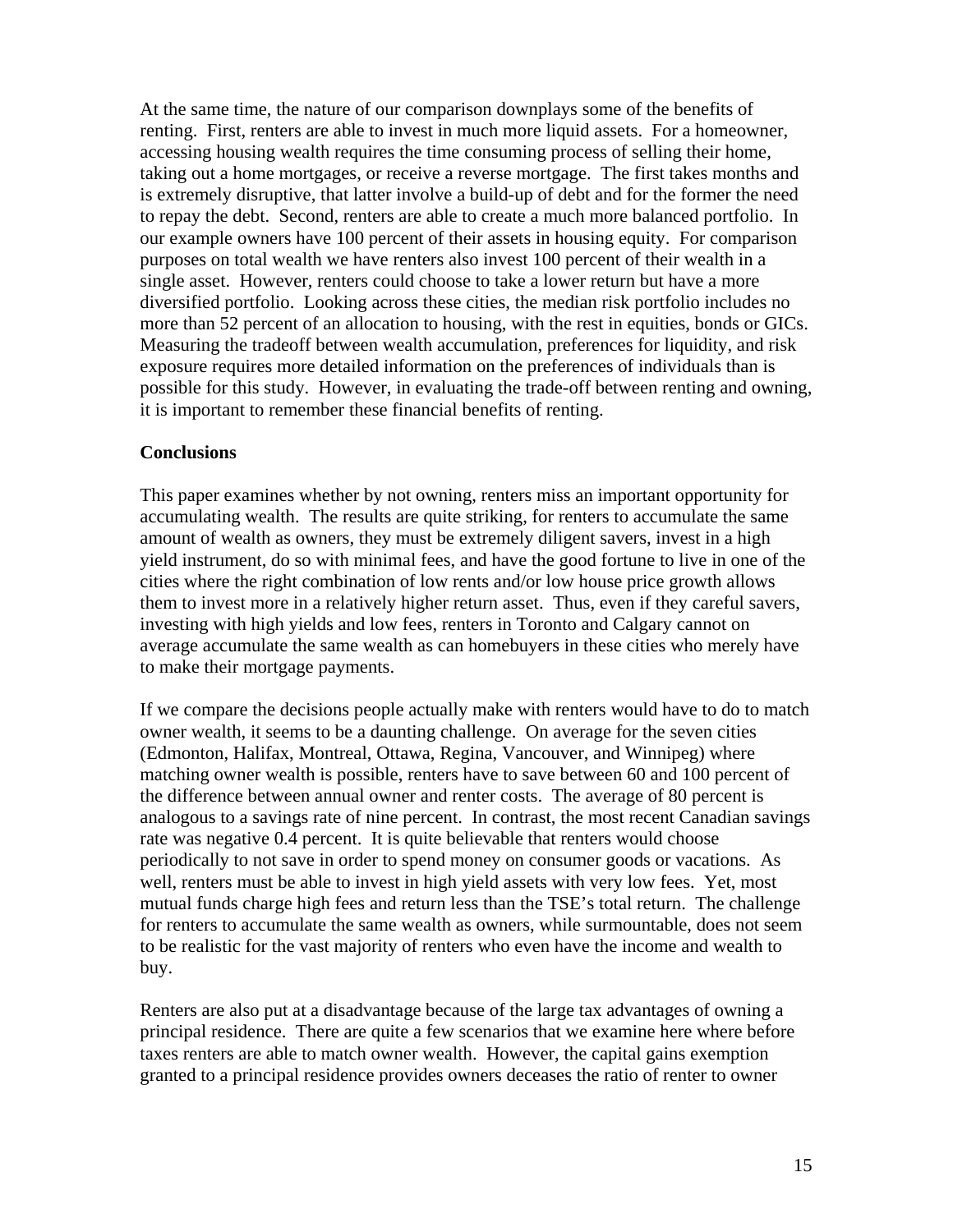wealth by 13 to 29 percent points.<sup>12</sup> As we note in the introduction, there are a number of very good reasons, such as neighbourhood investment and stability, for governments to subsidize homeownership. However, the effect of the preferential tax treatment of homeownership of the relative wealth of renters and owners is striking.

Achieving the wealth for owners is much simpler; they just have to make their mortgage payments. Given how low default rates are for residential mortgages, it is reasonable to believe that in making mortgage payments owners are essentially "forced" to save. Ultimately this would seem to be the true benefit of ownership, that in making mortgage payments owners are forced to save in ways that renters can only achieve through both high levels of personal discipline and wise investment decisions.

 $\overline{a}$ 

 $12$  This analysis does not examine how house prices might change if the tax treatment of owning was changed.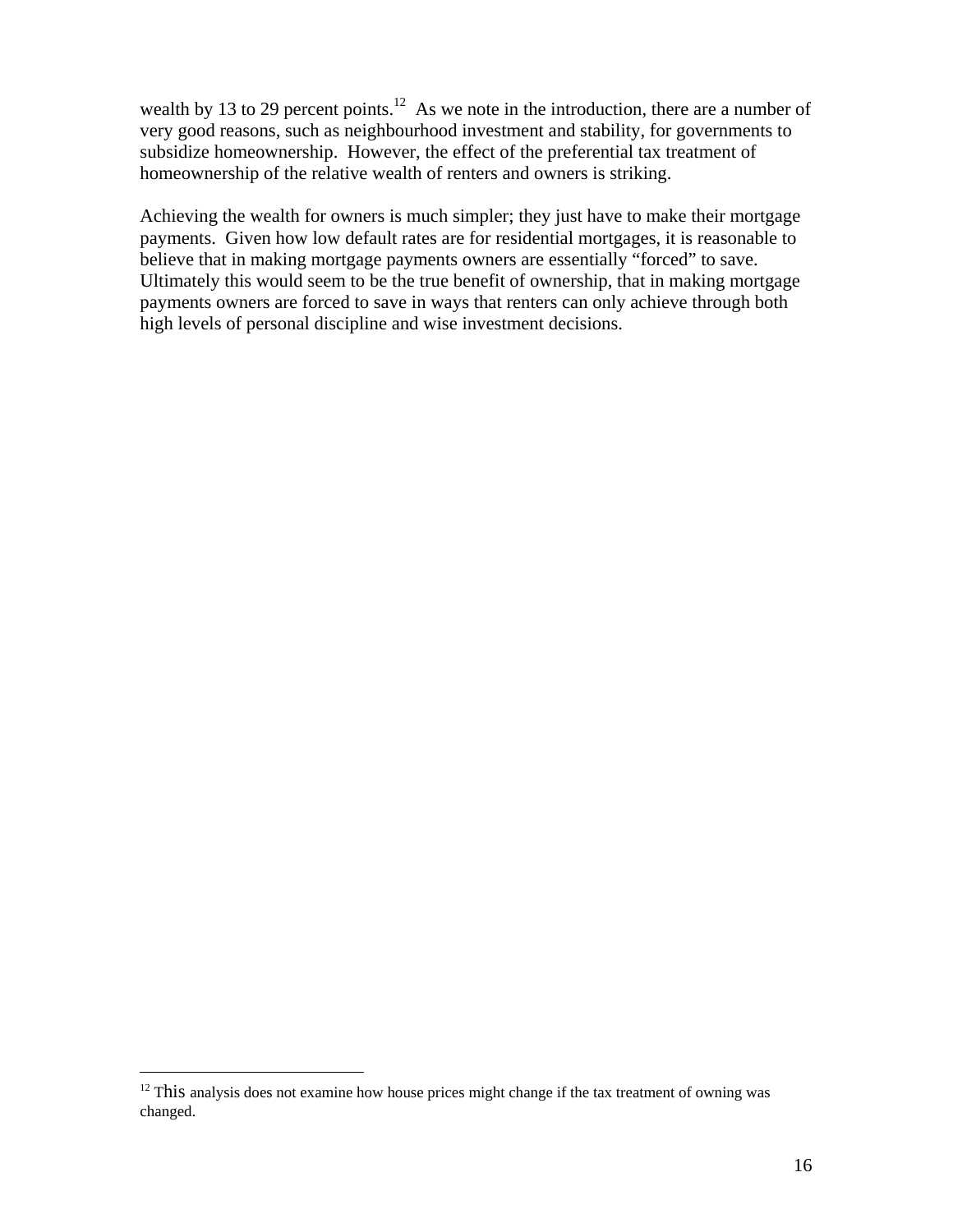### **References**

Belsky, Eric and Joel Prakken, "Housing Wealth Effects: Housing's Impact on Wealth Accumulation, Wealth Distribution and Consumer Spending," Harvard University Joint Center for Housing Studies Working Paper W04-13, December 2004.

Berkovec, James and Don Fullerton, A General Equilibrium Model of Housing, Taxes, and Portfolio Choice, *Journal of Political Economy*, 1992, 100 (2), 390-429,

Coulson, N. Edward, Hwang, Seok-Joon, and Susumu Imai, The Benefits of Owner-Occupation in Neighborhoods, *Journal of Housing Research*, 2003, 14 (1), 21-48.

DiPasquale, Denise and Edward L. Glaeser, Incentives and Social Capital: Are Homeowners Better Citizens? *Journal of Urban Economics*, 1999, 45 (2), 354-84.

Flavin, Marjorie and Takashi Yamashita, Owner Occupied Housing and the Consumption of Household Portfolio, *American Economic Review* 92 (1), 2002, 345-362.

Green, Richard K., Homeowning, Social Outcome, Tenure Choice, and U.S. Housing Policy, *Cityscape: A Journal of Policy Development and Research*, 2001, 5 (2), 21-29.

Hochguertel, Stefan; and Arthur van Soest, The Relation between Financial and Housing Wealth: Evidence from Dutch Households, *Journal of Urban Economics*, 2001, 49 (2), 374-403.

Meyer, Richard and Kenneth Wieand, Risk and Return to Housing, Tenure Choice and the Value of Housing in an Asset Pricing Context, *Real Estate Economics*, 1996, 24 (1), 113-31.

Royal Le Page, "Survey of Canadian House Prices," quarterly, http://www.royallepage.ca/CMSTemplates/GlobalNavTemplate.aspx?id=361.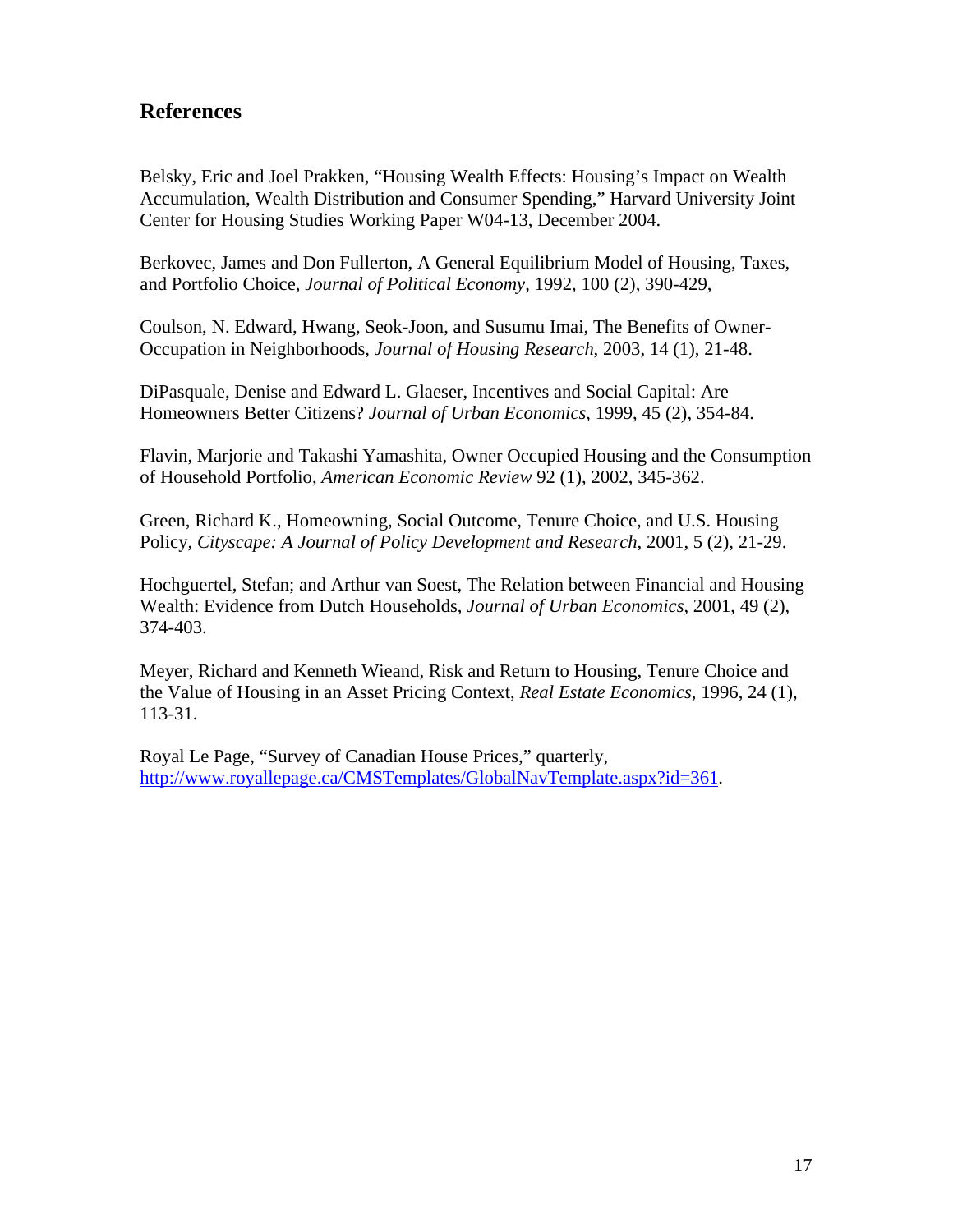#### **Appendix Data Description and Tables**

**House Prices** – We base our estimates on Royal LePage's quarterly "Survey of Canadian House Prices."<sup>13</sup> We use the estimated values for the representative bungalow and standard two storey house. For each city our estimated quarterly value is the average of the value for these two, and for price we use a weighted average (weights by number of households) across the neighbourhoods and municipalities surveyed in each city. To index from the base year we use a weighted average of the quarterly growth rates to compensate for the high frequency with which survey values may be missing for an individual neighbourhood or jurisdiction. We use the  $2<sup>nd</sup>$  quarter values for each year as the representative value for the year.

**Rents** – We base our estimates on the estimated rental values for the house types and cities in Royal LePage's quarterly "Survey of Canadian House Prices" using the same approach as for prices. To index over time we use the Statistics Canada CPI Rental Accommodation series.

**Property tax** - Property tax data taken from Royal LePage's "Survey of Canadian House Prices", published quarterly. Any missing tax data is extrapolated using the CPI. Property tax.

**Owner's insurance** – Initial levels are calculated by a phone survey of insurance rates for a typical house across the Canadian cities. We index the base year data using the city specific Statistics Canada CPI for Homeowners' Insurance Premiums.

**Renter's insurance** – Initial levels are calculated by a phone survey of insurance rates for a typical house across the Canadian cities. We index the base year data using the city specific Statistics Canada CPI for Tenant's Insurance Premiums.

**Maintenance costs** – Discussions with property managers for 2005 suggested that treating maintenance costs as 10% of rental revenues was a reasonable assumption. A phone survey of property managers across the Canadian cities produced estimates for lawn care and snow removal for a 2004 base year. These base values are then indexed using the city specific Statistics Canada All Items CPI.

**Mortgage rates** - Rates for five year mortgages as listed by the Bank of Canada on the last Wednesday of June of each year.<sup>14</sup> We use the average rates for mortgages written by the chartered Canadian banks. The rates for one year mortgages are calculated as this five year rate, minus the spread between five and one year "listed" rates for conventional mortgages. The listed rate for conventional five year mortgages averages 18 basis points higher than the average rate.

 $\overline{a}$ 

<sup>&</sup>lt;sup>13</sup> See http://www.royallepage.ca/CMSTemplates/GlobalNavTemplate.aspx?id=361<br><sup>14</sup> See http://www.bankofcanada.ca/en/rates.htm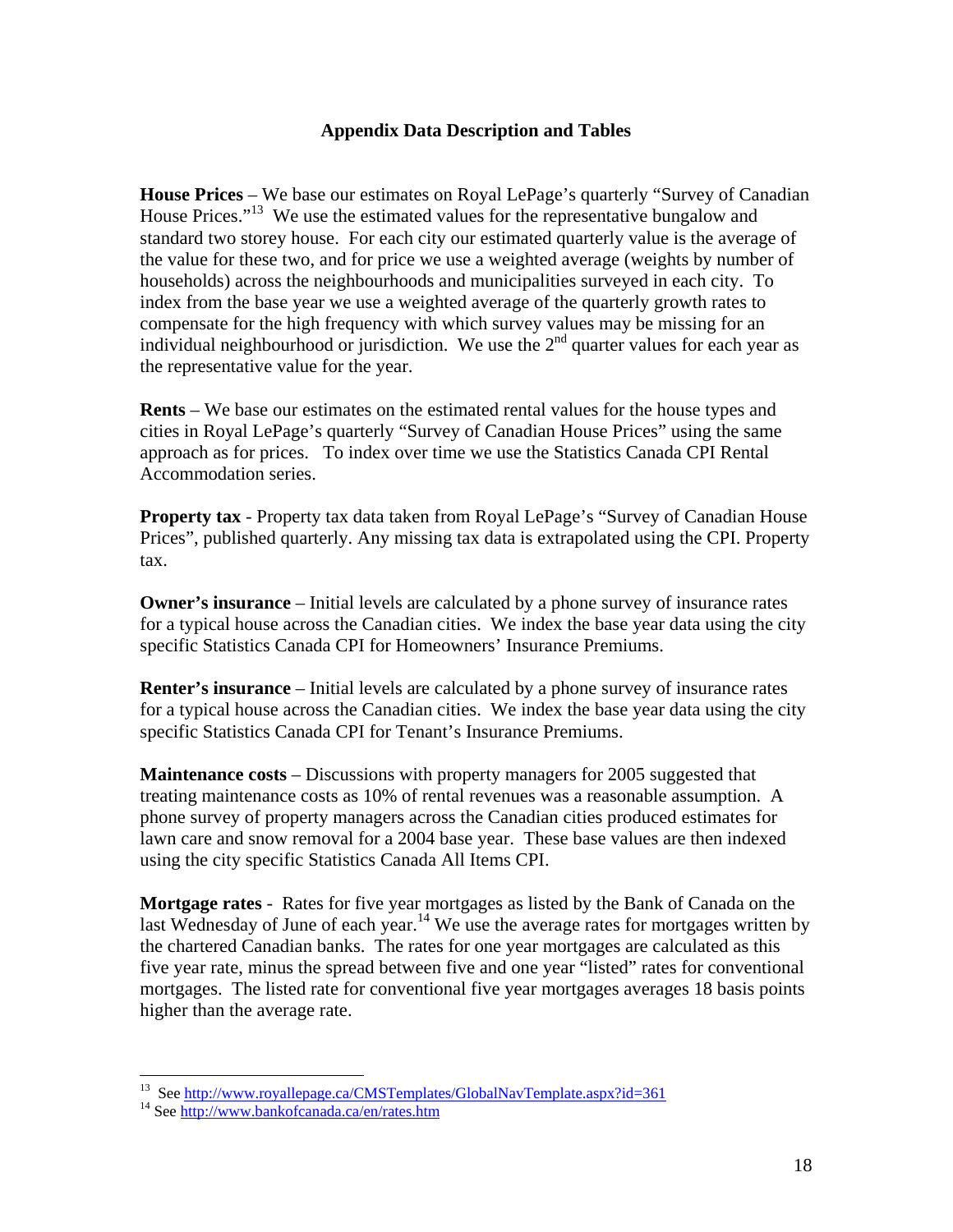**GIC interest rate** – Average rate among chartered Canadian banks for a one year Guaranteed Investment Certificate as posted by the Bank of Canada on the last Wednesday of June of each year.

**TSE return** – The sum of the of the average dividend yield for stocks listed on the Toronto Stock Exchange (TSE now TSX) and the percentage change in the TSE index.

**Savings rate** – Return on renters' security deposit. Non-chequable savings deposits rate of interest for chartered Canadian banks as posted by the Bank of Canada on the last Wednesday of June of each year.

Table A-1 shows the effect of fees on the ratio of renter to owner wealth. These calculations are made for the average of the scenarios where owners use 1 and 5 year term mortgages.

## **Table A-1: Ratio of Renter to Owner Wealth by City Effect of Investment Management Fees Invest in TSE. Invest 100% of Savings**

|           | Low Fees | <b>High Fees</b> |
|-----------|----------|------------------|
| Calgary   | 0.48     | 0.36             |
| Edmonton  | 1.15     | 0.88             |
| Halifax   | 1.28     | 0.99             |
| Montreal  | 1.26     | 0.99             |
| Ottawa    | 0.94     | 0.73             |
| Regina    | 1.04     | 0.80             |
| Toronto   | 0.71     | 0.56             |
| Vancouver | 0.87     | 0.69             |
| Winnipeg  | 0.91     | 0.70             |

Notes: Results are the ratio of renter to owner wealth, net of property closing and sales costs, management fees and taxes on investments in the TSE. Owners use a 1 or 5 year term mortgage. These are evaluated for each starting year from 1979-1996. Net wealth is determined at either the end of 25 years or in 2006. This is repeated for Calgary, Edmonton, Halifax, Montreal, Ottawa, Regina, Toronto, Vancouver, and Winnipeg. Low fees are 0.75 percent a year (an index fund), high fees are 2.25 percent a year (an actively managed mutual fund).

In Table A-2 we show the effect of mortgage choice on renter and owner wealth. We use the most favourable scenario for renters, one where they invest 100 percent of the difference in annual costs in equities, receiving the TSE total return on their investment. Renters accumulate the most wealth relative to owners when owners take a five year term fixed rate mortgage. With higher annual payments on average for the five year term mortgages, renters are saving (investing) more money on an annual basis and owners are